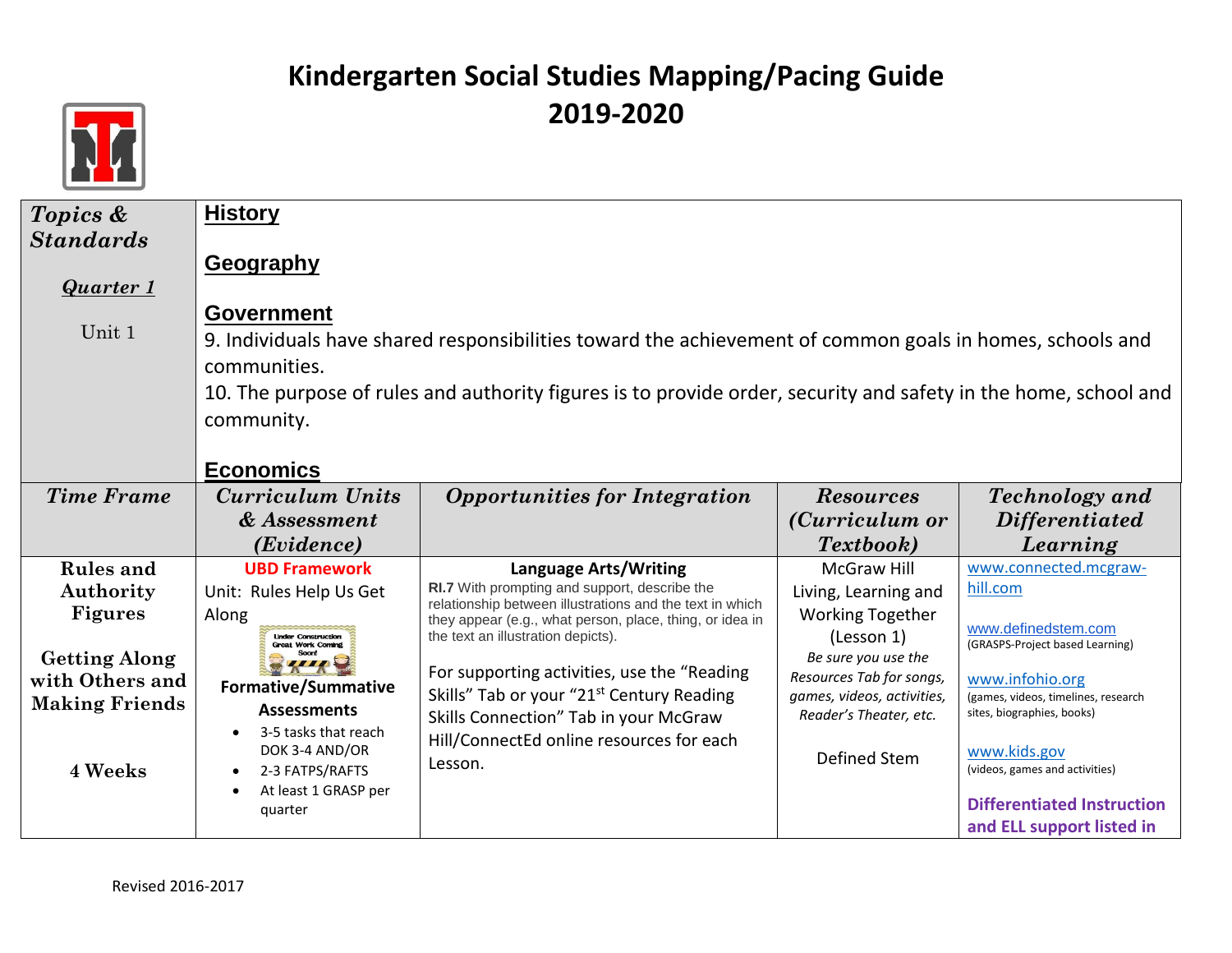|              | At least 1 Common<br>Short Cycle per quarter<br>*Assessments located within<br>unit                                                                                    | Link to Literacy<br>$\bullet$<br><b>Reading Wonders Theme</b><br><b>Reading Wonders Skills</b><br>From the Book Shelf                                                                                                  |                                                                                                         | TM for each lesson as well<br>as in online resources<br>under "Show as You Go."                                                                                                                          |
|--------------|------------------------------------------------------------------------------------------------------------------------------------------------------------------------|------------------------------------------------------------------------------------------------------------------------------------------------------------------------------------------------------------------------|---------------------------------------------------------------------------------------------------------|----------------------------------------------------------------------------------------------------------------------------------------------------------------------------------------------------------|
|              | McGraw-Hill Assessment<br><b>Resources</b><br>Self-Check Quiz<br><b>CCSS Reading</b><br><b>Informational Text</b><br>Words to Know<br>Unit Wrap Up<br>Big Idea Project |                                                                                                                                                                                                                        |                                                                                                         |                                                                                                                                                                                                          |
| Being a Good | <b>UBD Framework</b>                                                                                                                                                   | <b>Language Arts/Writing</b>                                                                                                                                                                                           | <b>McGraw Hill</b>                                                                                      | www.connected.mcgraw-                                                                                                                                                                                    |
| Helper at    | Unit: and the state of the state of the state of the state of the state of the state of the state of the state                                                         |                                                                                                                                                                                                                        | Our Community and                                                                                       | hill.com                                                                                                                                                                                                 |
| School       | <b>Formative/Summative</b><br><b>Assessments</b>                                                                                                                       | RI.1.3 Describe the connection between two individuals,<br>events, or pieces of information in a text.<br>For supporting activities, use the "Reading                                                                  | Beyond<br>$(Lesson 2-3)$<br>Be sure you use the                                                         | www.definedstem.com<br>(GRASPS-Project based Learning)                                                                                                                                                   |
| 2 Weeks      | 2-3 tasks that reach<br>DOK 3-4 AND/OR<br>1-2 FATPS/RAFTS<br>At least 1 GRASP per<br>quarter<br>At least 1 Common<br>Short Cycle per quarter                           | Skills" Tab or your "21 <sup>st</sup> Century Reading<br>Skills Connection" Tab in your McGraw<br>Hill/ConnectEd online resources for each<br>Lesson.<br>Link to Literacy<br>$\bullet$<br><b>Reading Wonders Theme</b> | Resources Tab for songs,<br>games, videos, activities,<br>Reader's Theater, etc.<br><b>Defined Stem</b> | www.infohio.org<br>(games, videos, timelines, research<br>sites, biographies, books)<br>www.kids.gov<br>(videos, games and activities)<br><b>Differentiated Instruction</b><br>and ELL support listed in |
|              | *Assessments located within<br>unit                                                                                                                                    | <b>Reading Wonders Skills</b><br>From the Book Shelf                                                                                                                                                                   |                                                                                                         | TM for each lesson as well<br>as in online resources                                                                                                                                                     |
|              | McGraw-Hill Assessment                                                                                                                                                 |                                                                                                                                                                                                                        |                                                                                                         | under "Show as You Go."                                                                                                                                                                                  |
|              | Resources                                                                                                                                                              |                                                                                                                                                                                                                        |                                                                                                         |                                                                                                                                                                                                          |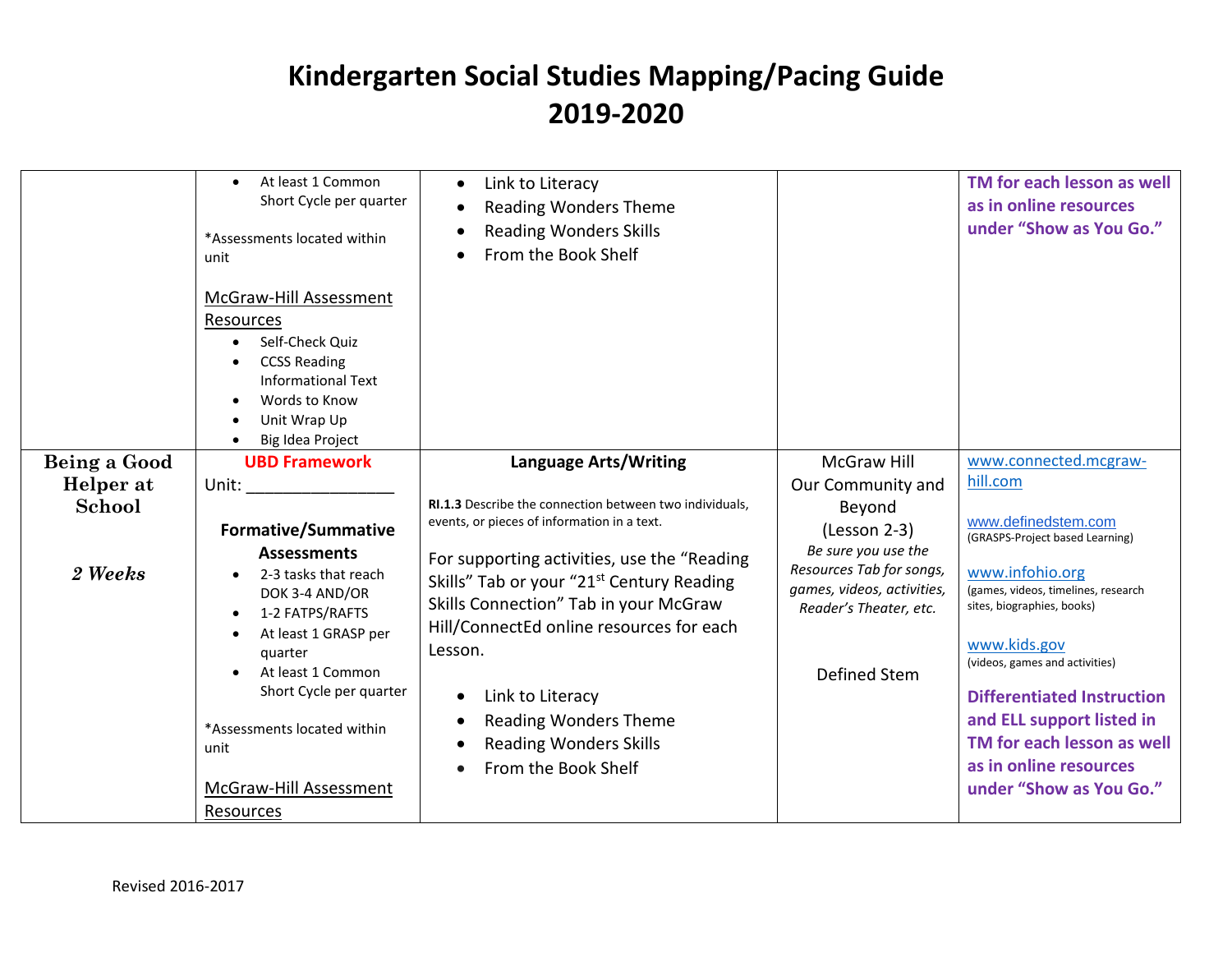|                     | Self-Check Quiz<br>$\bullet$<br><b>CCSS Reading</b><br>$\bullet$<br><b>Informational Text</b><br>Words to Know<br>$\bullet$<br>Unit Wrap Up<br>Big Idea Project                                                                                                                                                                                                                                                                                                                                                                                                                                                                                                                     |                                                                                                                                                                                                                                                                                                                                                                                                                                                                                                             |                                                                                                                                                                          |                                                                                                                                                                                                                                                                                                                                                           |
|---------------------|-------------------------------------------------------------------------------------------------------------------------------------------------------------------------------------------------------------------------------------------------------------------------------------------------------------------------------------------------------------------------------------------------------------------------------------------------------------------------------------------------------------------------------------------------------------------------------------------------------------------------------------------------------------------------------------|-------------------------------------------------------------------------------------------------------------------------------------------------------------------------------------------------------------------------------------------------------------------------------------------------------------------------------------------------------------------------------------------------------------------------------------------------------------------------------------------------------------|--------------------------------------------------------------------------------------------------------------------------------------------------------------------------|-----------------------------------------------------------------------------------------------------------------------------------------------------------------------------------------------------------------------------------------------------------------------------------------------------------------------------------------------------------|
| Choosing<br>Leaders | <b>UBD Framework</b>                                                                                                                                                                                                                                                                                                                                                                                                                                                                                                                                                                                                                                                                | <b>Language Arts/Writing</b><br>RI.K.6 Name the author and illustrator of a text and                                                                                                                                                                                                                                                                                                                                                                                                                        | <b>McGraw Hill</b>                                                                                                                                                       | www.connected.mcgraw-<br>hill.com                                                                                                                                                                                                                                                                                                                         |
| 2 weeks             | Unit: the contract of the contract of the contract of the contract of the contract of the contract of the contract of the contract of the contract of the contract of the contract of the contract of the contract of the cont<br><b>Formative/Summative</b><br><b>Assessments</b><br>2-3 tasks that reach<br>DOK 3-4 AND/OR<br>1-2 FATPS/RAFTS<br>$\bullet$<br>At least 1 GRASP per<br>$\bullet$<br>quarter<br>At least 1 Common<br>Short Cycle per quarter<br>*Assessments located within<br>unit<br>McGraw-Hill Assessment<br>Resources<br>Self-Check Quiz<br><b>CCSS Reading</b><br>$\bullet$<br><b>Informational Text</b><br>Words to Know<br>Unit Wrap Up<br>Big Idea Project | define the role of each in presenting the ideas or<br>information in a text.<br>RI.K.8 With prompting and support, identify the<br>reasons an author gives to support points in a text.<br>For supporting activities, use the "Reading<br>Skills" Tab or your "21 <sup>st</sup> Century Reading<br>Skills Connection" Tab in your McGraw<br>Hill/ConnectEd online resources for each<br>Lesson.<br>Link to Literacy<br><b>Reading Wonders Theme</b><br><b>Reading Wonders Skills</b><br>From the Book Shelf | Our Community and<br>Beyond<br>$(Lesson 3-4)$<br>Be sure you use the<br>Resources Tab for songs,<br>games, videos, activities,<br>Reader's Theater, etc.<br>Defined Stem | www.definedstem.com<br>(GRASPS-Project based Learning)<br>www.infohio.org<br>(games, videos, timelines, research<br>sites, biographies, books)<br>www.kids.gov<br>(videos, games and activities)<br><b>Differentiated Instruction</b><br>and ELL support listed in<br>TM for each lesson as well<br>as in online resources<br>under "Sh<br>ow as You Go." |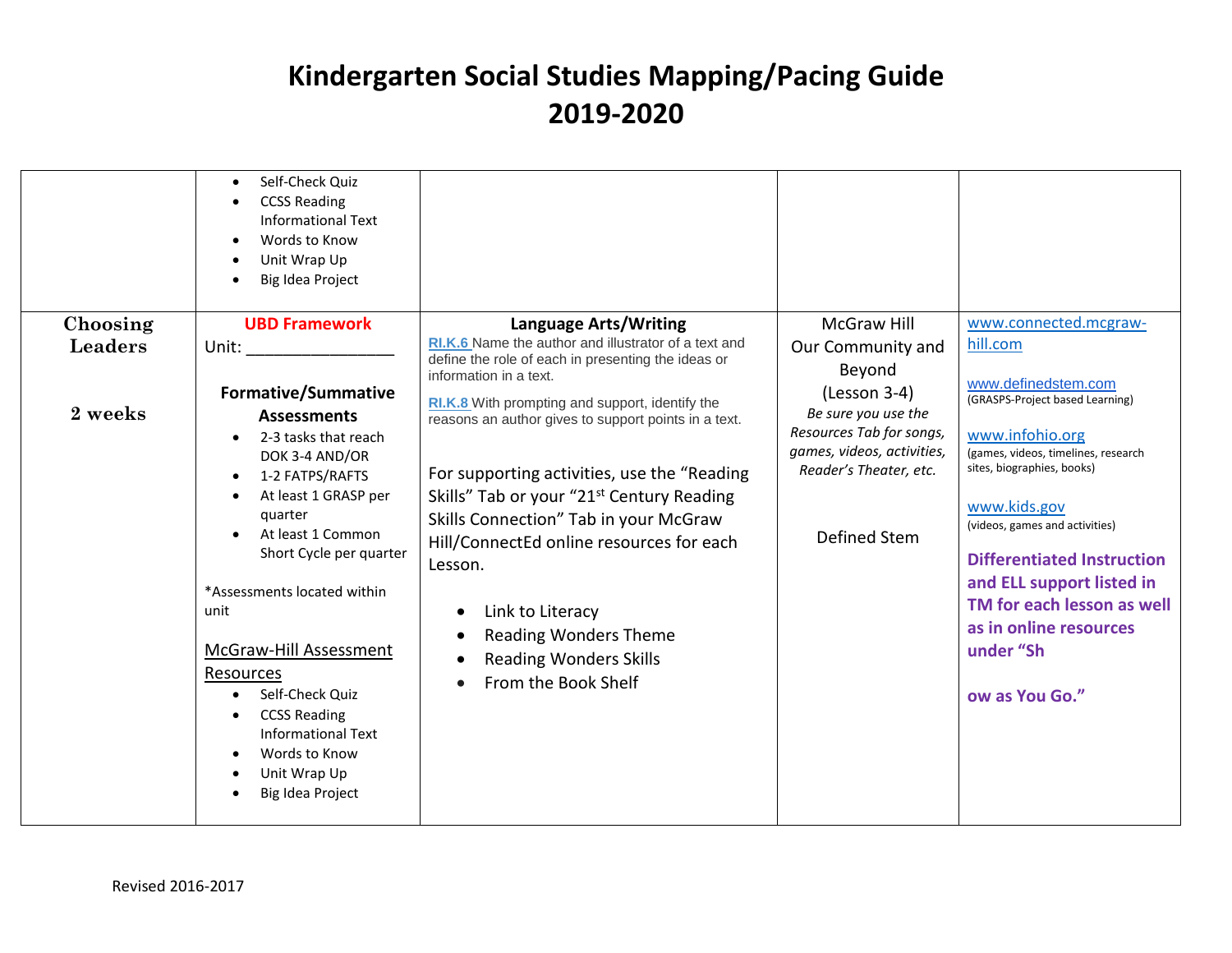| $\sqrt{2}$ Topics & | <b>History</b>                                                                                                                                                                                                                                                                                                                                      |
|---------------------|-----------------------------------------------------------------------------------------------------------------------------------------------------------------------------------------------------------------------------------------------------------------------------------------------------------------------------------------------------|
| <b>Standards</b>    | 1. Time can be measured                                                                                                                                                                                                                                                                                                                             |
| Quarter 2           | 2. Personal History can be shared through stories and pictures.<br>3. Heritage is reflected through the arts, customs, traditions, family celebrations and language.<br>4. Nations are represented by symbols and practices. Symbols and practices of the United<br>States include the American flag, Pledge of Allegiance and the National Anthem. |
|                     | Geography                                                                                                                                                                                                                                                                                                                                           |
|                     | <b>Government</b>                                                                                                                                                                                                                                                                                                                                   |
|                     | Economics                                                                                                                                                                                                                                                                                                                                           |

| <b>Time Frame</b>      | Curriculum Units &<br><i>Assessment</i>               | <b>Opportunities for</b><br><i>Integration</i>                                                                | <b>Resources</b><br><i>(Curriculum</i> )      | <b>Technology</b> and<br><b>Differentiated</b>                    |
|------------------------|-------------------------------------------------------|---------------------------------------------------------------------------------------------------------------|-----------------------------------------------|-------------------------------------------------------------------|
|                        | ( <i>Evidence</i> )                                   |                                                                                                               | or Textbook)                                  | Learning                                                          |
| Maps-                  | <b>UBD Framework</b>                                  | <b>Language Arts/Writing</b>                                                                                  | <b>McGraw Hill</b>                            | www.connected.mcgraw-                                             |
| <b>Locations &amp;</b> | Unit: Where We Live                                   | RI.5: Know and use various text features (e.g.                                                                | <b>Our Community</b>                          | hill.com                                                          |
| <b>Places</b>          | <b>Under Construction</b><br><b>Great Work Coming</b> | headings, tables of contents, glossaries, electronic<br>menus, icons) to locate key facts or information in a | and Beyond                                    |                                                                   |
|                        |                                                       | text.                                                                                                         | (Lesson 1)                                    | www.definedstem.com<br>(GRASPS-Project based Learning)            |
|                        | <b>Formative/Summative</b>                            |                                                                                                               | Be sure you use the                           |                                                                   |
|                        | <b>Assessments</b>                                    |                                                                                                               | Resources Tab for                             | www.infohio.org                                                   |
| 2 Weeks                | 2-3 tasks that reach DOK 3-<br>4 AND/OR               | For supporting activities, use the<br>"Reading Skills" Tab or your "21st                                      | songs, games, videos,<br>activities, Reader's | (games, videos, timelines, research sites,<br>biographies, books) |
|                        | 1-2 FATPS/RAFTS                                       | Century Reading Skills Connection" Tab                                                                        | Theater, etc.                                 |                                                                   |
|                        |                                                       |                                                                                                               |                                               | www.kids.gov<br>(videos, games and activities)                    |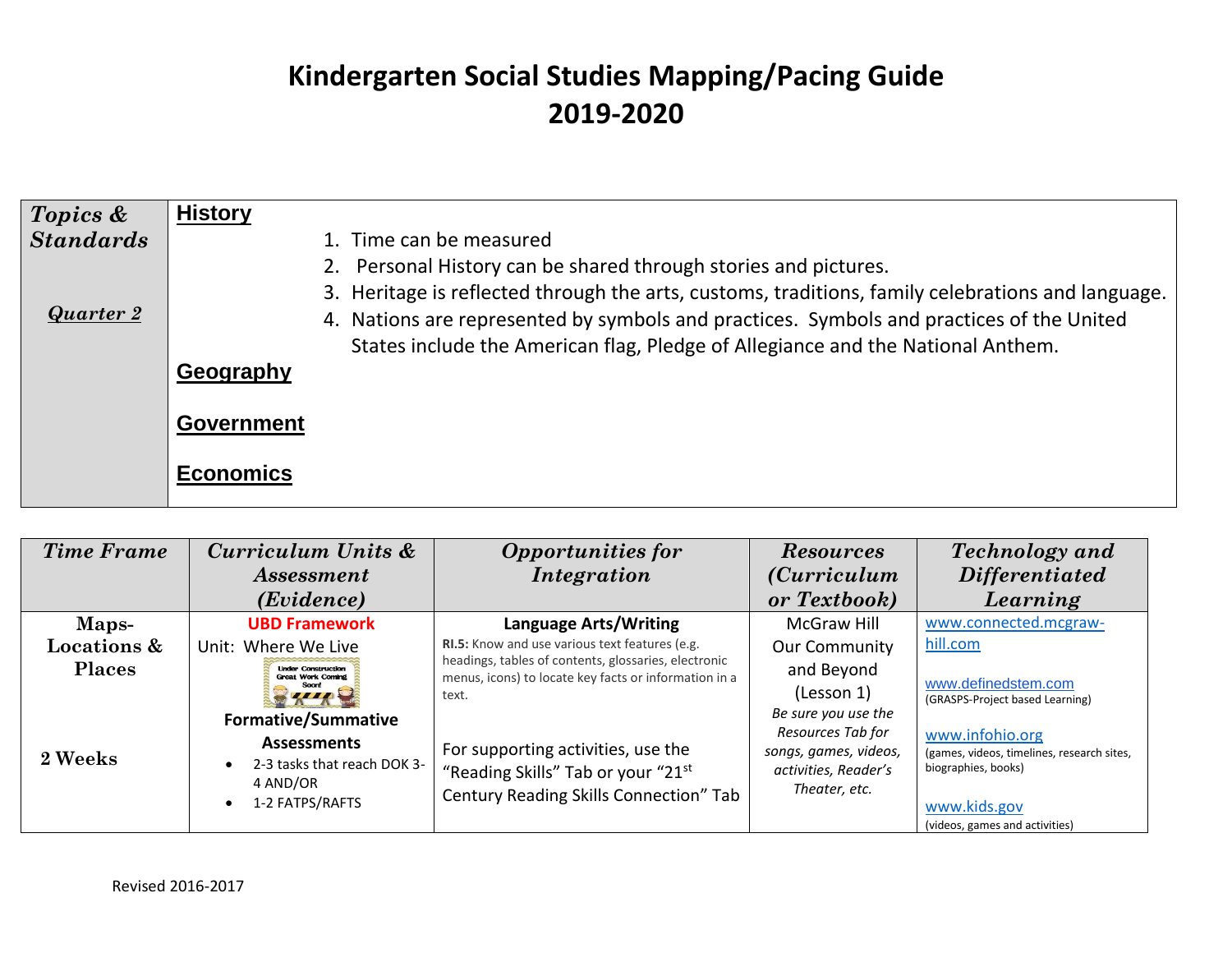|                                     | At least 1 GRASP per<br>quarter<br>At least 1 Common Short<br>Cycle per quarter<br>*Assessments located within unit<br><b>McGraw-Hill Assessment</b><br>Resources<br>Self-Check Quiz<br><b>CCSS Reading</b><br><b>Informational Text</b><br>Words to Know<br>Unit Wrap Up<br>Big Idea Project | in your McGraw Hill/ConnectEd online<br>resources for each Lesson.<br>Link to Literacy<br><b>Reading Wonders Theme</b><br><b>Reading Wonders Skills</b><br>From the Book Shelf           | <b>Defined Stem</b>                                                                                 | <b>Differentiated Instruction</b><br>and ELL support listed in<br>TM for each lesson as well<br>as in online resources<br>under "Show as You Go." |
|-------------------------------------|-----------------------------------------------------------------------------------------------------------------------------------------------------------------------------------------------------------------------------------------------------------------------------------------------|------------------------------------------------------------------------------------------------------------------------------------------------------------------------------------------|-----------------------------------------------------------------------------------------------------|---------------------------------------------------------------------------------------------------------------------------------------------------|
| Physical                            | <b>UBD Framework</b>                                                                                                                                                                                                                                                                          | <b>Language Arts/Writing</b>                                                                                                                                                             | <b>McGraw Hill</b>                                                                                  | www.connected.mcgraw-                                                                                                                             |
| <b>Characteristics</b><br>of Places | Unit: and the contract of the contract of the contract of the contract of the contract of the contract of the contract of the contract of the contract of the contract of the contract of the contract of the contract of the                                                                 | RI.5: Know and use various text features (e.g.<br>headings, tables of contents, glossaries, electronic                                                                                   | <b>Our Community</b><br>and Beyond                                                                  | hill.com                                                                                                                                          |
| Human                               | <b>Formative/Summative</b>                                                                                                                                                                                                                                                                    | menus, icons) to locate key facts or information in a<br>text.                                                                                                                           | (Lesson 2)                                                                                          | www.definedstem.com<br>(GRASPS-Project based Learning)                                                                                            |
| <b>Characteristics</b>              | <b>Assessments</b>                                                                                                                                                                                                                                                                            |                                                                                                                                                                                          | Be sure you use the                                                                                 |                                                                                                                                                   |
| 3 Weeks                             | 2-3 tasks that reach DOK 3-<br>4 AND/OR<br>1-2 FATPS/RAFTS<br>At least 1 GRASP per<br>quarter<br>At least 1 Common Short<br>Cycle per quarter                                                                                                                                                 | For supporting activities, use the<br>"Reading Skills" Tab or your "21st<br>Century Reading Skills Connection" Tab<br>in your McGraw Hill/ConnectEd online<br>resources for each Lesson. | Resources Tab for<br>songs, games, videos,<br>activities, Reader's<br>Theater, etc.<br>Defined Stem | www.infohio.org<br>(games, videos, timelines, research sites,<br>biographies, books)<br>www.kids.gov<br>(videos, games and activities)            |
|                                     | *Assessments located within unit                                                                                                                                                                                                                                                              | Link to Literacy<br><b>Reading Wonders Theme</b><br><b>Reading Wonders Skills</b>                                                                                                        |                                                                                                     | <b>Differentiated Instruction</b><br>and ELL support listed in<br>TM for each lesson as well                                                      |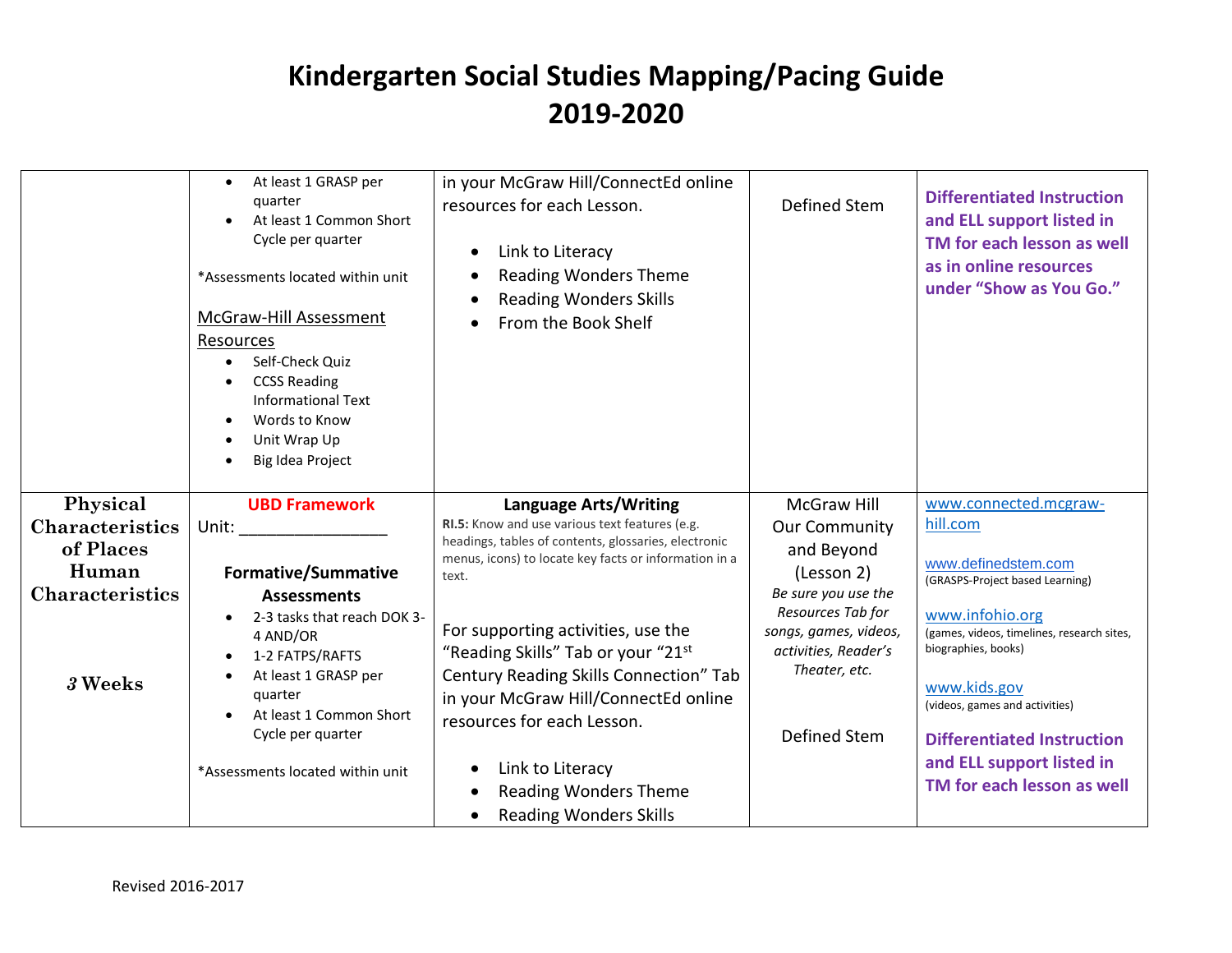|                        | McGraw-Hill Assessment<br>Resources<br>Self-Check Quiz<br><b>CCSS Reading</b><br><b>Informational Text</b><br>Words to Know<br>Unit Wrap Up<br>$\bullet$<br>Big Idea Project                                                                                                                                                                                                                                      | From the Book Shelf<br>$\bullet$                                                                                                                                                                                                                                                                     |                                                                                                                            | as in online resources<br>under "Show as You Go."                                                                                                                                                                                                                                           |
|------------------------|-------------------------------------------------------------------------------------------------------------------------------------------------------------------------------------------------------------------------------------------------------------------------------------------------------------------------------------------------------------------------------------------------------------------|------------------------------------------------------------------------------------------------------------------------------------------------------------------------------------------------------------------------------------------------------------------------------------------------------|----------------------------------------------------------------------------------------------------------------------------|---------------------------------------------------------------------------------------------------------------------------------------------------------------------------------------------------------------------------------------------------------------------------------------------|
| Family                 | <b>UBD Framework</b>                                                                                                                                                                                                                                                                                                                                                                                              | <b>Language Arts/Writing</b>                                                                                                                                                                                                                                                                         | <b>McGraw Hill</b>                                                                                                         | www.connected.mcgraw-                                                                                                                                                                                                                                                                       |
| Interaction            | Unit:                                                                                                                                                                                                                                                                                                                                                                                                             | RI.4: Ask and answer questions to help determine<br>or clarify the meaning of words and phrases in a                                                                                                                                                                                                 | <b>Our Community</b>                                                                                                       | hill.com                                                                                                                                                                                                                                                                                    |
| with the               |                                                                                                                                                                                                                                                                                                                                                                                                                   | text.                                                                                                                                                                                                                                                                                                | and Beyond                                                                                                                 | www.definedstem.com                                                                                                                                                                                                                                                                         |
| Physical               | <b>Formative/Summative</b>                                                                                                                                                                                                                                                                                                                                                                                        |                                                                                                                                                                                                                                                                                                      | (Lesson 3)                                                                                                                 | (GRASPS-Project based Learning)                                                                                                                                                                                                                                                             |
| Environment<br>2 Weeks | <b>Assessments</b><br>2-3 tasks that reach DOK 3-<br>4 AND/OR<br>1-2 FATPS/RAFTS<br>$\bullet$<br>At least 1 GRASP per<br>$\bullet$<br>quarter<br>At least 1 Common Short<br>Cycle per quarter<br>*Assessments located within unit<br>McGraw-Hill Assessment<br>Resources<br>Self-Check Quiz<br><b>CCSS Reading</b><br><b>Informational Text</b><br>Words to Know<br>Unit Wrap Up<br>Big Idea Project<br>$\bullet$ | For supporting activities, use the<br>"Reading Skills" Tab or your "21st<br>Century Reading Skills Connection" Tab<br>in your McGraw Hill/ConnectEd online<br>resources for each Lesson.<br>Link to Literacy<br><b>Reading Wonders Theme</b><br><b>Reading Wonders Skills</b><br>From the Book Shelf | Be sure you use the<br>Resources Tab for<br>songs, games, videos,<br>activities, Reader's<br>Theater, etc.<br>Defined Stem | www.infohio.org<br>(games, videos, timelines, research sites,<br>biographies, books)<br>www.kids.gov<br>(videos, games and activities)<br><b>Differentiated Instruction</b><br>and ELL support listed in<br>TM for each lesson as well<br>as in online resources<br>under "Show as You Go." |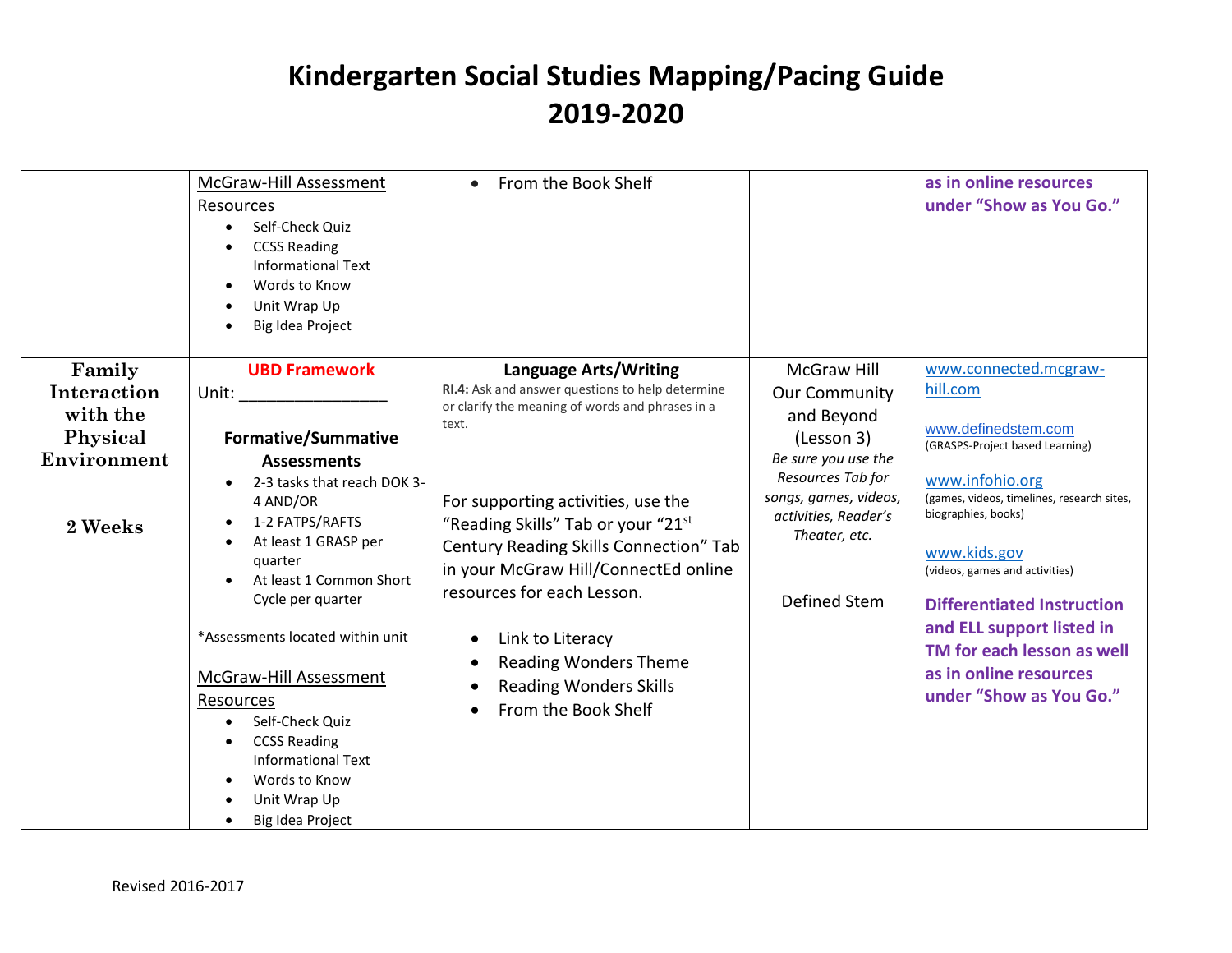| <b>Diverse</b><br>Cultural<br><b>Practices</b><br><b>Leveled Reader</b><br>"On Top of the<br>World"<br>2 Weeks | <b>UBD Framework</b><br><b>Formative/Summative</b><br><b>Assessments</b><br>2-3 tasks that reach DOK 3-<br>4 AND/OR<br>1-2 FATPS/RAFTS<br>$\bullet$<br>At least 1 GRASP per<br>$\bullet$<br>quarter<br>At least 1 Common Short<br>Cycle per quarter<br>*Assessments located within unit<br><b>McGraw-Hill Assessment</b><br>Resources<br>Self-Check Quiz<br><b>CCSS Reading</b><br>$\bullet$<br><b>Informational Text</b><br>Words to Know<br>$\bullet$<br>Unit Wrap Up<br>Big Idea Project | RI.3: Describe the connection between two<br>individuals, events, or pieces of information in a<br>text.<br>For supporting activities, use the<br>"Reading Skills" Tab or your "21st<br>Century Reading Skills Connection" Tab<br>in your McGraw Hill/ConnectEd online<br>resources for each Lesson.<br>Link to Literacy<br><b>Reading Wonders Theme</b><br><b>Reading Wonders Skills</b><br>From the Book Shelf | <b>McGraw Hill</b><br><b>Our Community</b><br>and Beyond<br>Be sure you use the<br>Resources Tab for<br>songs, games, videos,<br>activities, Reader's<br>Theater, etc.<br>Defined Stem<br>Leveled Reader: On<br>Top of the World | www.connected.mcgraw-<br>hill.com<br>www.DiscoveryEducation.com<br>(daily videos and current events)<br>www.definedstem.com<br>(GRASPS-Project based Learning)<br>www.infohio.org<br>(games, videos, timelines, research sites,<br>biographies, books)<br>www.kids.gov<br>(videos, games and activities)<br><b>Differentiated Instruction</b><br>and ELL support listed in<br>TM for each lesson as well<br>as in online resources<br>under "Show as You Go." |
|----------------------------------------------------------------------------------------------------------------|---------------------------------------------------------------------------------------------------------------------------------------------------------------------------------------------------------------------------------------------------------------------------------------------------------------------------------------------------------------------------------------------------------------------------------------------------------------------------------------------|------------------------------------------------------------------------------------------------------------------------------------------------------------------------------------------------------------------------------------------------------------------------------------------------------------------------------------------------------------------------------------------------------------------|----------------------------------------------------------------------------------------------------------------------------------------------------------------------------------------------------------------------------------|---------------------------------------------------------------------------------------------------------------------------------------------------------------------------------------------------------------------------------------------------------------------------------------------------------------------------------------------------------------------------------------------------------------------------------------------------------------|
|----------------------------------------------------------------------------------------------------------------|---------------------------------------------------------------------------------------------------------------------------------------------------------------------------------------------------------------------------------------------------------------------------------------------------------------------------------------------------------------------------------------------------------------------------------------------------------------------------------------------|------------------------------------------------------------------------------------------------------------------------------------------------------------------------------------------------------------------------------------------------------------------------------------------------------------------------------------------------------------------------------------------------------------------|----------------------------------------------------------------------------------------------------------------------------------------------------------------------------------------------------------------------------------|---------------------------------------------------------------------------------------------------------------------------------------------------------------------------------------------------------------------------------------------------------------------------------------------------------------------------------------------------------------------------------------------------------------------------------------------------------------|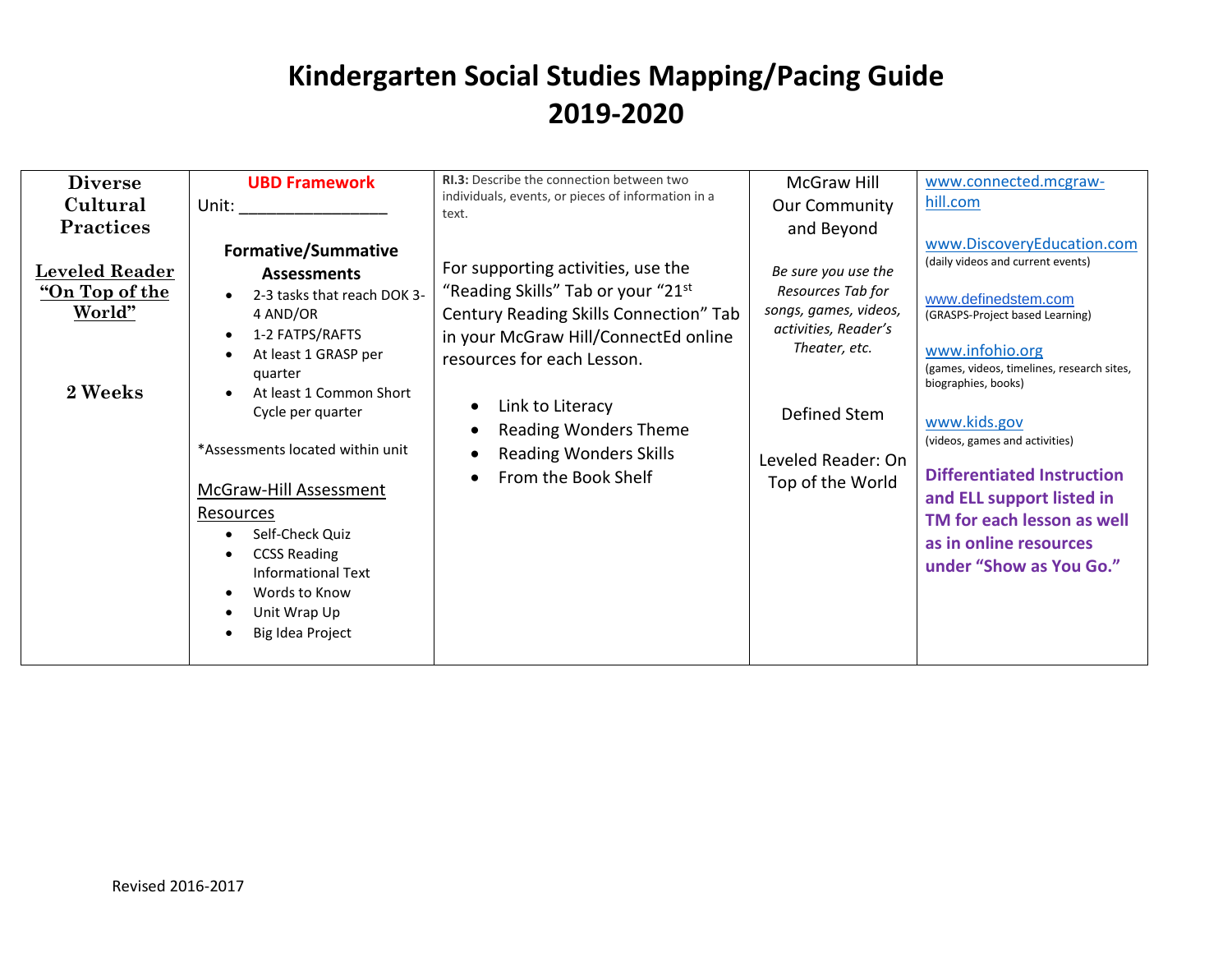| Topics &         | <b>History</b>                                                                                                                                                                        |
|------------------|---------------------------------------------------------------------------------------------------------------------------------------------------------------------------------------|
| <b>Standards</b> | Heritage is reflected through the arts, customs, traditions, family celebrations and                                                                                                  |
| <b>Quarter 3</b> | language.<br>Nations are represented by symbols and practices. Symbols and practices of the United<br>States include the American flag, Pledge of Allegiance and the National Anthem. |
|                  | Geography                                                                                                                                                                             |
|                  | <b>Government</b>                                                                                                                                                                     |
|                  | <b>Economics</b>                                                                                                                                                                      |
|                  | 11. Wants are unlimited and resources are limited. Therefore, people make choices because they<br>cannot have everything they want.                                                   |
|                  | 12. People produce and consume goods and services in the community.                                                                                                                   |
|                  | 13. People trade to obtain goods and services they want.                                                                                                                              |
|                  | 14. Currency is used as a means of economic exchange.                                                                                                                                 |

| <b>Time Frame</b>         | Curriculum Units<br>& Assessment<br>(Evidence) | <b>Opportunities for Integration</b>                                                                                                                | <b>Resources</b><br><i>(Curriculum</i> )<br>or Textbook) | <b>Technology</b> and<br><i>Differentiated</i><br>Learning |
|---------------------------|------------------------------------------------|-----------------------------------------------------------------------------------------------------------------------------------------------------|----------------------------------------------------------|------------------------------------------------------------|
| Wants and<br><b>Needs</b> | <b>UBD Framework</b><br>Unit:                  | <b>Language Arts/Writing</b><br><b>RI.3:</b> Describe the connection between two individuals,<br>events, ideas, or pieces of information in a text. | McGraw Hill                                              | www.connected.mcgraw-<br>hill.com                          |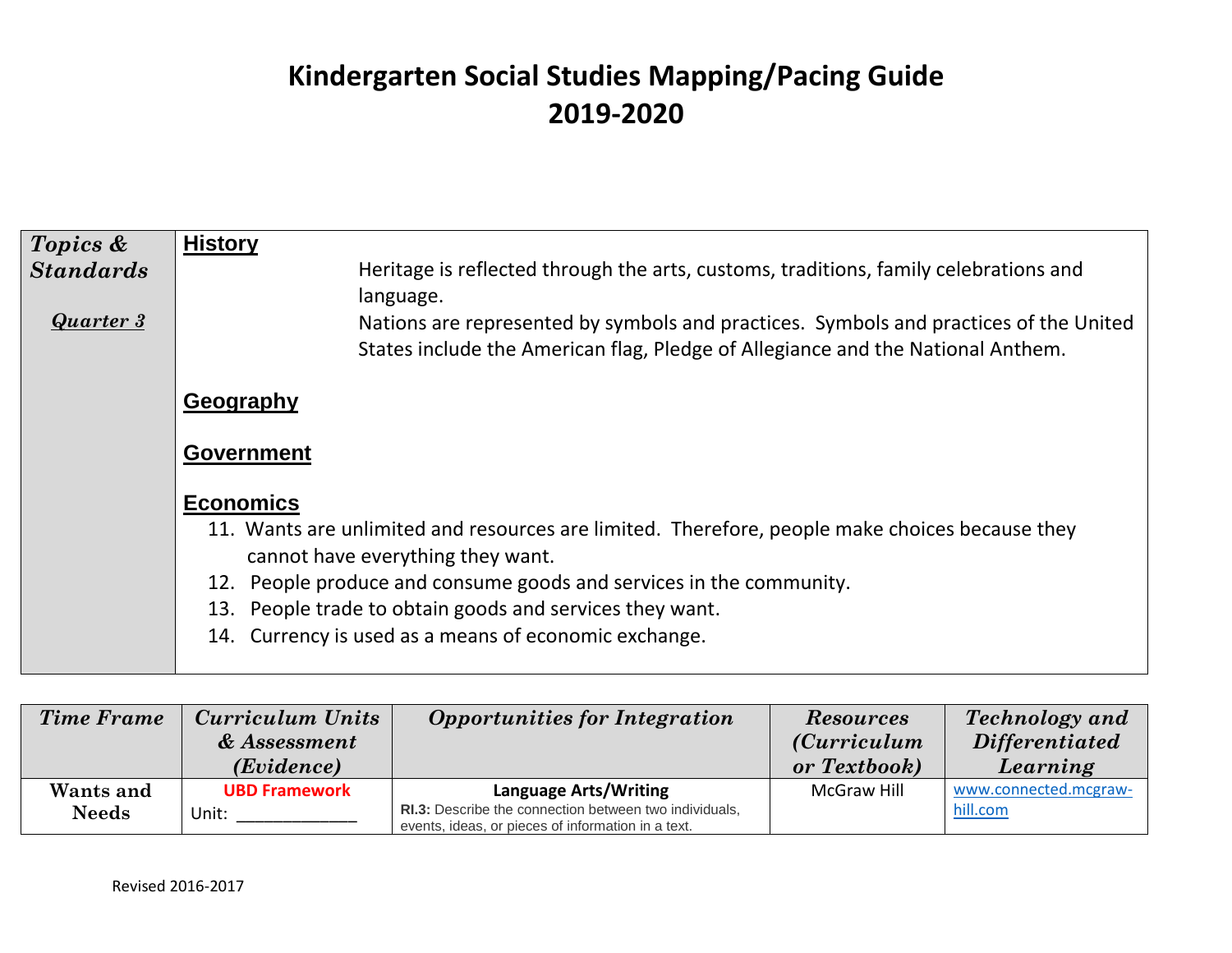| 3 Weeks                                                          | Formative/Summative<br><b>Assessments</b><br>3-5 tasks that reach<br>DOK 3-4 AND/OR<br>2-3 FATPS/RAFTS<br>At least 1 GRASP per<br>quarter<br>At least 1 Common<br>Short Cycle per<br>quarter<br>*Assessments located within<br>unit<br>McGraw-Hill Assessment<br>Resources<br>Self-Check Quiz<br><b>CCSS Reading</b><br><b>Informational Text</b><br>Words to Know<br>Unit Wrap Up<br>Big Idea Project | For supporting activities, use the "Reading<br>Skills" Tab or your "21 <sup>st</sup> Century Reading Skills<br>Connection" Tab in your McGraw<br>Hill/ConnectEd online resources for each<br>Lesson.<br>Link to Literacy<br><b>Reading Wonders Theme</b><br><b>Reading Wonders Skills</b><br>From the Book Shelf | Our Community and<br>Beyond<br>(Lesson 1)<br>Be sure you use the<br>Resources Tab for songs,<br>games, videos, activities,<br>Reader's Theater, etc.<br>Defined Stem           | www.definedstem.com<br>(GRASPS-Project based Learning)<br>www.infohio.org<br>(games, videos, timelines, research<br>sites, biographies, books)<br>www.kids.gov<br>(videos, games and activities)<br><b>Differentiated</b><br><b>Instruction and ELL</b><br>support listed in TM for<br>each lesson as well as<br>in online resources<br>under "Show as You<br>Go." |
|------------------------------------------------------------------|--------------------------------------------------------------------------------------------------------------------------------------------------------------------------------------------------------------------------------------------------------------------------------------------------------------------------------------------------------------------------------------------------------|------------------------------------------------------------------------------------------------------------------------------------------------------------------------------------------------------------------------------------------------------------------------------------------------------------------|--------------------------------------------------------------------------------------------------------------------------------------------------------------------------------|--------------------------------------------------------------------------------------------------------------------------------------------------------------------------------------------------------------------------------------------------------------------------------------------------------------------------------------------------------------------|
| People<br>Produce and<br>Consume<br>Goods and<br><b>Services</b> | <b>UBD Framework</b><br>Unit: Economics<br><b>Under Construction</b><br><b>Great Work Coming</b><br><b>Formative/Summative</b><br><b>Assessments</b>                                                                                                                                                                                                                                                   | <b>Language Arts/Writing</b><br>RI.3: Describe the connection between two individuals,<br>events, ideas, or pieces of information in a text.<br>For supporting activities, use the "Reading<br>Skills" Tab or your "21 <sup>st</sup> Century Reading Skills<br>Connection" Tab in your McGraw                    | <b>McGraw Hill</b><br>Our Community and<br>Beyond<br>$(Lesson 1-2)$<br>Be sure you use the<br>Resources Tab for songs,<br>games, videos, activities,<br>Reader's Theater, etc. | www.connected.mcgraw-<br>hill.com<br>www.definedstem.com<br>(GRASPS-Project based Learning)<br>www.infohio.org<br>(games, videos, timelines, research<br>sites, biographies, books)                                                                                                                                                                                |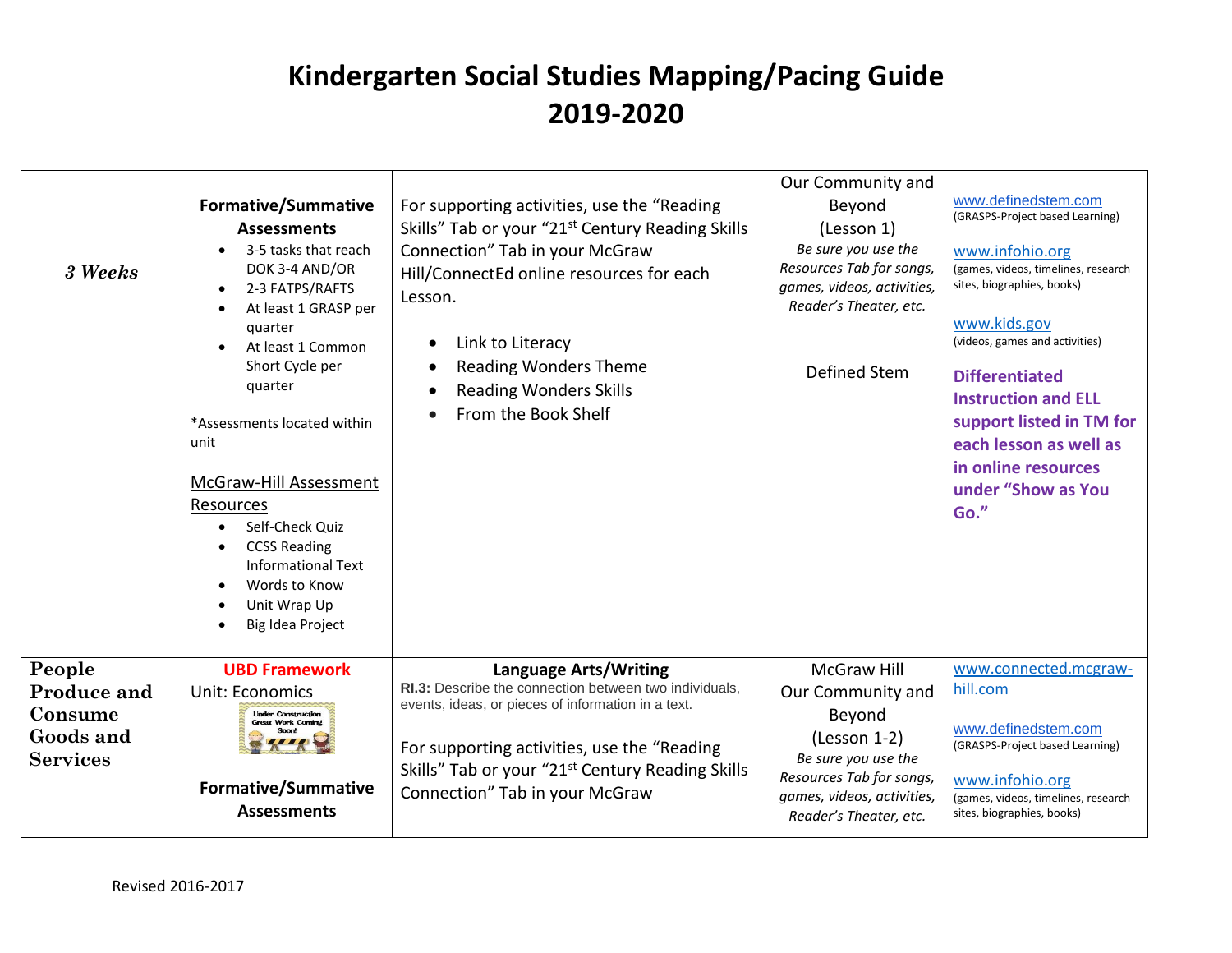| 3 Weeks | 3-5 tasks that reach<br>DOK 3-4 AND/OR<br>2-3 FATPS/RAFTS<br>At least 1 GRASP per<br>quarter<br>At least 1 Common<br>Short Cycle per<br>quarter<br>*Assessments located within<br>unit<br>McGraw-Hill Assessment<br>Resources<br>Self-Check Quiz<br><b>CCSS Reading</b><br><b>Informational Text</b><br>Words to Know<br>Unit Wrap Up<br>Big Idea Project | Hill/ConnectEd online resources for each<br>Lesson.<br>Link to Literacy<br><b>Reading Wonders Theme</b><br><b>Reading Wonders Skills</b><br>From the Book Shelf                                                                                                                                                      | Defined Stem<br>Leveled Reader: The<br>Apple Man: The<br>Story of John<br>Chapman                                                                                        | www.kids.gov<br>(videos, games and activities)<br><b>Differentiated</b><br><b>Instruction and ELL</b><br>support listed in TM for<br>each lesson as well as<br>in online resources<br>under "Show as You<br>Go." |
|---------|-----------------------------------------------------------------------------------------------------------------------------------------------------------------------------------------------------------------------------------------------------------------------------------------------------------------------------------------------------------|----------------------------------------------------------------------------------------------------------------------------------------------------------------------------------------------------------------------------------------------------------------------------------------------------------------------|--------------------------------------------------------------------------------------------------------------------------------------------------------------------------|------------------------------------------------------------------------------------------------------------------------------------------------------------------------------------------------------------------|
| Trading | <b>UBD Framework</b>                                                                                                                                                                                                                                                                                                                                      | <b>Language Arts/Writing</b>                                                                                                                                                                                                                                                                                         | <b>McGraw Hill</b>                                                                                                                                                       | www.connected.mcgraw-                                                                                                                                                                                            |
| 3 Weeks | Unit:<br><b>Formative/Summative</b><br><b>Assessments</b><br>3-5 tasks that reach<br>DOK 3-4 AND/OR<br>2-3 FATPS/RAFTS<br>At least 1 GRASP per<br>quarter                                                                                                                                                                                                 | RI.3: Describe the connection between two individuals,<br>events, ideas, or pieces of information in a text.<br>For supporting activities, use the "Reading<br>Skills" Tab or your "21 <sup>st</sup> Century Reading Skills<br>Connection" Tab in your McGraw<br>Hill/ConnectEd online resources for each<br>Lesson. | Our Community and<br>Beyond<br>$(Lesson 3-4)$<br>Be sure you use the<br>Resources Tab for songs,<br>games, videos, activities,<br>Reader's Theater, etc.<br>Defined Stem | hill.com<br>www.definedstem.com<br>(GRASPS-Project based Learning)<br>www.infohio.org<br>(games, videos, timelines, research<br>sites, biographies, books)<br>www.kids.gov<br>(videos, games and activities)     |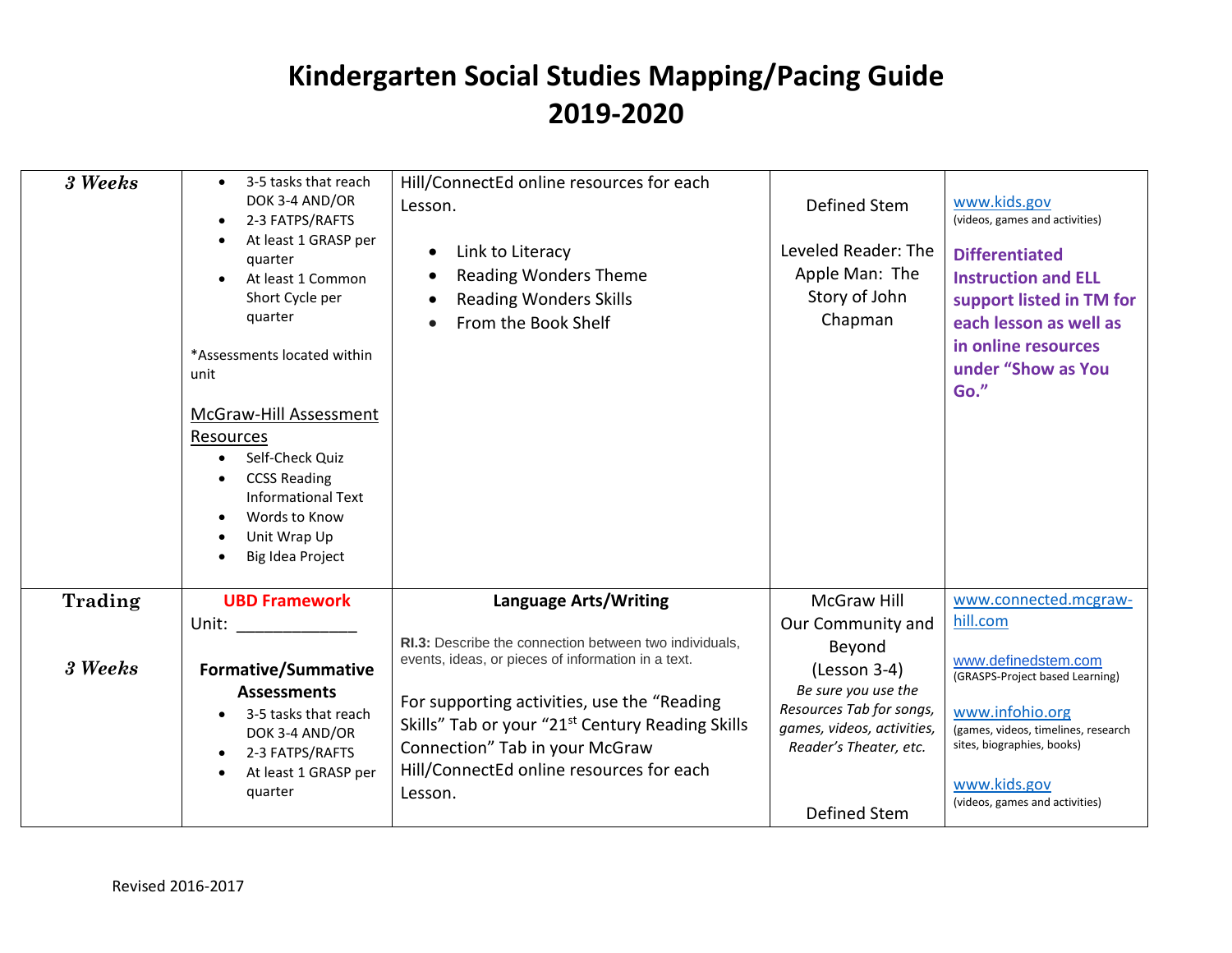| At least 1 Common<br>$\bullet$<br>Short Cycle per<br>quarter<br>*Assessments located within<br>unit<br>McGraw-Hill Assessment<br>Resources<br>Self-Check Quiz<br>$\bullet$<br><b>CCSS Reading</b><br>$\bullet$<br>Informational Text<br>Words to Know<br>$\bullet$<br>Unit Wrap Up<br>$\bullet$<br>Big Idea Project<br>$\bullet$ | Link to Literacy<br>$\bullet$<br><b>Reading Wonders Theme</b><br><b>Reading Wonders Skills</b><br>From the Book Shelf<br>$\bullet$ | <b>Differentiated</b><br><b>Instruction and ELL</b><br>support listed in TM for<br>each lesson as well as<br>in online resources<br>under "Show as You<br>Go." |
|----------------------------------------------------------------------------------------------------------------------------------------------------------------------------------------------------------------------------------------------------------------------------------------------------------------------------------|------------------------------------------------------------------------------------------------------------------------------------|----------------------------------------------------------------------------------------------------------------------------------------------------------------|
|----------------------------------------------------------------------------------------------------------------------------------------------------------------------------------------------------------------------------------------------------------------------------------------------------------------------------------|------------------------------------------------------------------------------------------------------------------------------------|----------------------------------------------------------------------------------------------------------------------------------------------------------------|

| Topics &         | <b>History</b>                                                                                                                   |
|------------------|----------------------------------------------------------------------------------------------------------------------------------|
| <b>Standards</b> |                                                                                                                                  |
|                  | Geography                                                                                                                        |
| <b>Quarter 4</b> |                                                                                                                                  |
|                  | <b>Government</b>                                                                                                                |
|                  | 8. Individuals are accountable for their actions.                                                                                |
|                  | 9. Collaboration requires group members to respect the rights and opinions of others                                             |
|                  | 10. Rules exist in different settings. The principles of fairness should guide rules and the consequences<br>for breaking rules. |
|                  |                                                                                                                                  |
|                  | <b>Economics</b>                                                                                                                 |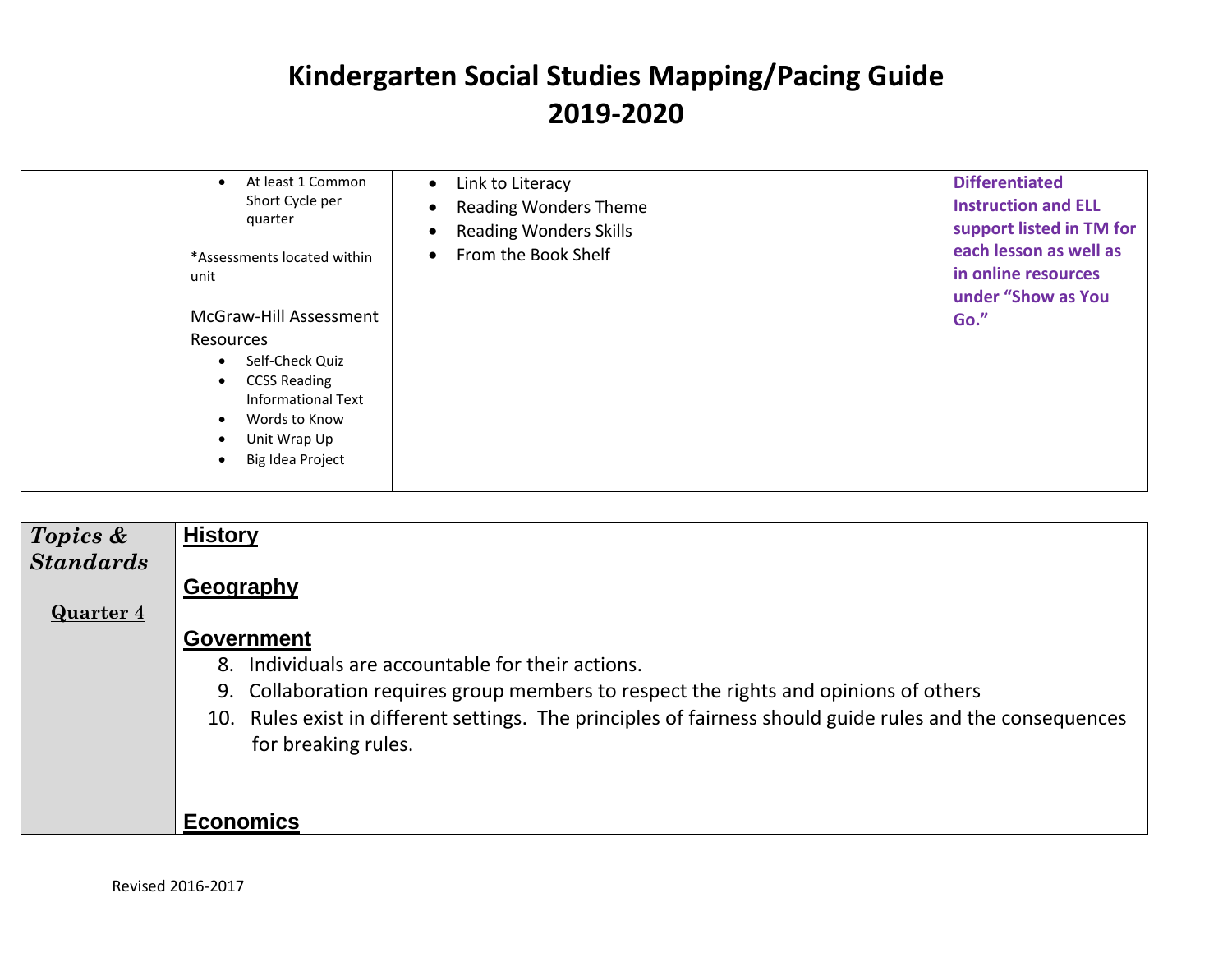| <b>Time Frame</b>                     | Curriculum Units                                                                                                                                                                                                                                                                                                                                                               | <b>Opportunities for Integration</b>                                                                                                                                                                                                                                                                                                                                                                                           | <b>Resources</b>                                                                                                                                                                 | <b>Technology</b> and                                                                                                                                                                                                                                                                                                                                        |
|---------------------------------------|--------------------------------------------------------------------------------------------------------------------------------------------------------------------------------------------------------------------------------------------------------------------------------------------------------------------------------------------------------------------------------|--------------------------------------------------------------------------------------------------------------------------------------------------------------------------------------------------------------------------------------------------------------------------------------------------------------------------------------------------------------------------------------------------------------------------------|----------------------------------------------------------------------------------------------------------------------------------------------------------------------------------|--------------------------------------------------------------------------------------------------------------------------------------------------------------------------------------------------------------------------------------------------------------------------------------------------------------------------------------------------------------|
|                                       | & Assessment                                                                                                                                                                                                                                                                                                                                                                   |                                                                                                                                                                                                                                                                                                                                                                                                                                | <i>(Curriculum</i> )                                                                                                                                                             | <i>Differentiated</i>                                                                                                                                                                                                                                                                                                                                        |
|                                       | (Evidence)                                                                                                                                                                                                                                                                                                                                                                     |                                                                                                                                                                                                                                                                                                                                                                                                                                | or Textbook)                                                                                                                                                                     | Learning                                                                                                                                                                                                                                                                                                                                                     |
| <b>Good Citizens-</b>                 | <b>UBD Framework</b>                                                                                                                                                                                                                                                                                                                                                           | <b>Language Arts/Writing</b>                                                                                                                                                                                                                                                                                                                                                                                                   | <b>McGraw Hill</b>                                                                                                                                                               | www.connected.mcgraw-hill.com                                                                                                                                                                                                                                                                                                                                |
| Accountable<br>for Actions<br>3 Weeks | Unit:<br><b>Formative/Summative</b><br><b>Assessments</b><br>3-5 tasks that reach<br>DOK 3-4 AND/OR<br>2-3 FATPS/RAFTS<br>$\bullet$<br>At least 1 GRASP per<br>quarter<br>At least 1 Common<br>Short Cycle per<br>quarter<br>*Assessments located within<br>unit<br>McGraw-Hill Assessment<br>Resources<br>Self-Check Quiz<br><b>CCSS Reading</b><br><b>Informational Text</b> | RI.4: Ask and answer questions to help determine or<br>clarify the meaning of words and phrases in a text.<br>For supporting activities, use the<br>"Reading Skills" Tab or your "21st<br>Century Reading Skills Connection" Tab<br>in your McGraw Hill/ConnectEd online<br>resources for each Lesson.<br>Link to Literacy<br>$\bullet$<br><b>Reading Wonders Theme</b><br><b>Reading Wonders Skills</b><br>From the Bookshelf | <b>Our Community</b><br>and Beyond<br>(Lesson 1-2)<br>Be sure you use the<br>Resources Tab for<br>songs, games, videos,<br>activities, Reader's<br>Theater, etc.<br>Defined Stem | www.definedstem.com<br>(GRASPS-Project based Learning)<br>www.infohio.org<br>(games, videos, timelines, research sites,<br>biographies, books)<br>www.kids.gov<br>(videos, games and activities)<br><b>Differentiated Instruction and</b><br><b>ELL support listed in TM for</b><br>each lesson as well as in online<br>resources under "Show as You<br>Go." |
|                                       | Words to Know<br>Unit Wrap Up<br>Big Idea Project                                                                                                                                                                                                                                                                                                                              |                                                                                                                                                                                                                                                                                                                                                                                                                                |                                                                                                                                                                                  |                                                                                                                                                                                                                                                                                                                                                              |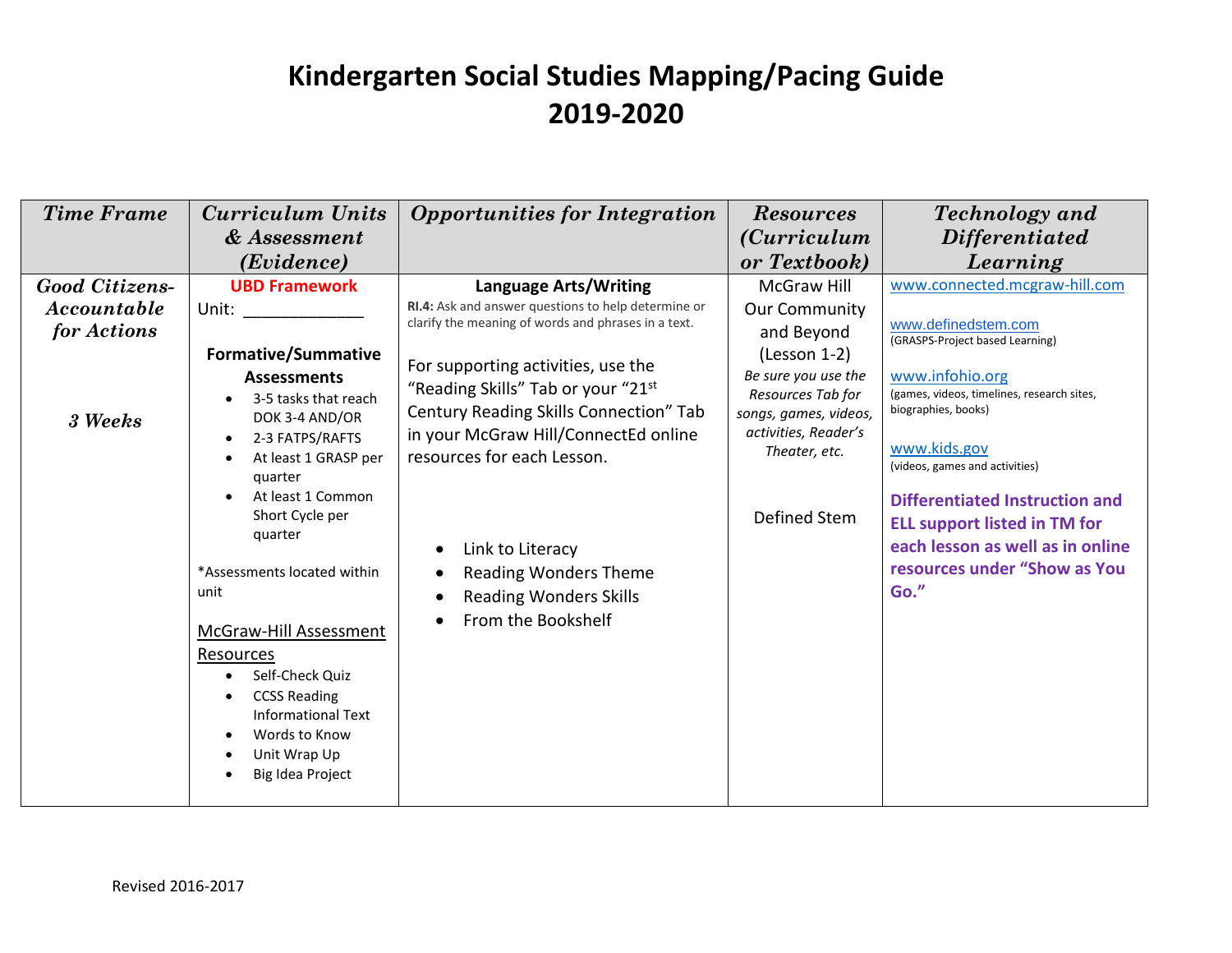| Collaboration-                      | <b>UBD Framework</b>                                                                                                                                                                                                                                                                                                                                                                                          | Language Arts/Writing                                                                                                                                                                                                                                                                                                                                                                                                  | <b>McGraw Hill</b>                                                                                                                           |                                                                                                                                                                                                                                                                                                                                                              |
|-------------------------------------|---------------------------------------------------------------------------------------------------------------------------------------------------------------------------------------------------------------------------------------------------------------------------------------------------------------------------------------------------------------------------------------------------------------|------------------------------------------------------------------------------------------------------------------------------------------------------------------------------------------------------------------------------------------------------------------------------------------------------------------------------------------------------------------------------------------------------------------------|----------------------------------------------------------------------------------------------------------------------------------------------|--------------------------------------------------------------------------------------------------------------------------------------------------------------------------------------------------------------------------------------------------------------------------------------------------------------------------------------------------------------|
| Respecting the                      | Unit: and the state of the state of the state of the state of the state of the state of the state of the state                                                                                                                                                                                                                                                                                                | RI.1: Ask and answer questions about key details in a                                                                                                                                                                                                                                                                                                                                                                  | <b>Our Community</b>                                                                                                                         | www.educationworld.com                                                                                                                                                                                                                                                                                                                                       |
| <b>Rights of</b>                    |                                                                                                                                                                                                                                                                                                                                                                                                               | text.                                                                                                                                                                                                                                                                                                                                                                                                                  | and Beyond                                                                                                                                   | www.connected.mcgraw-hill.com                                                                                                                                                                                                                                                                                                                                |
| <b>Others</b><br>3 Weeks            | <b>Formative/Summative</b><br><b>Assessments</b><br>3-5 tasks that reach<br>DOK 3-4 AND/OR<br>2-3 FATPS/RAFTS<br>At least 1 GRASP per<br>quarter<br>At least 1 Common<br>Short Cycle per<br>quarter<br>*Assessments located within<br>unit<br>McGraw-Hill Assessment<br>Resources<br>Self-Check Quiz<br><b>CCSS Reading</b><br><b>Informational Text</b><br>Words to Know<br>Unit Wrap Up<br>Big Idea Project | RI.3: Describe the connection between two<br>individuals, events, ideas, or pieces of information<br>in a text.<br>For supporting activities, use the<br>"Reading Skills" Tab or your "21st<br>Century Reading Skills Connection" Tab<br>in your McGraw Hill/ConnectEd online<br>resources for each Lesson.<br>Link to Literacy<br><b>Reading Wonders Theme</b><br><b>Reading Wonders Skills</b><br>From the Bookshelf | $(Lesson 2-3)$<br>Be sure you use the<br>Resources Tab for<br>songs, games, videos,<br>activities, Reader's<br>Theater, etc.<br>Defined Stem | www.definedstem.com<br>(GRASPS-Project based Learning)<br>www.infohio.org<br>(games, videos, timelines, research sites,<br>biographies, books)<br>www.kids.gov<br>(videos, games and activities)<br><b>Differentiated Instruction and</b><br><b>ELL support listed in TM for</b><br>each lesson as well as in online<br>resources under "Show as You<br>Go." |
| <b>Rules</b> and<br>Laws<br>3 Weeks | <b>UBD Framework</b><br>Unit: Government<br><b>Under Construction</b><br><b>Great Work Coming</b>                                                                                                                                                                                                                                                                                                             | RI.1: Ask and answer questions about key details in a<br>text.<br>For supporting activities, use the<br>"Reading Skills" Tab or your "21st<br>Century Reading Skills Connection" Tab                                                                                                                                                                                                                                   | <b>McGraw Hill</b><br><b>Our Community</b><br>and Beyond<br>(Lesson 3-4)<br>Be sure you use the<br>Resources Tab for                         | www.connected.mcgraw-hill.com<br>www.definedstem.com<br>(GRASPS-Project based Learning)<br>www.infohio.org                                                                                                                                                                                                                                                   |